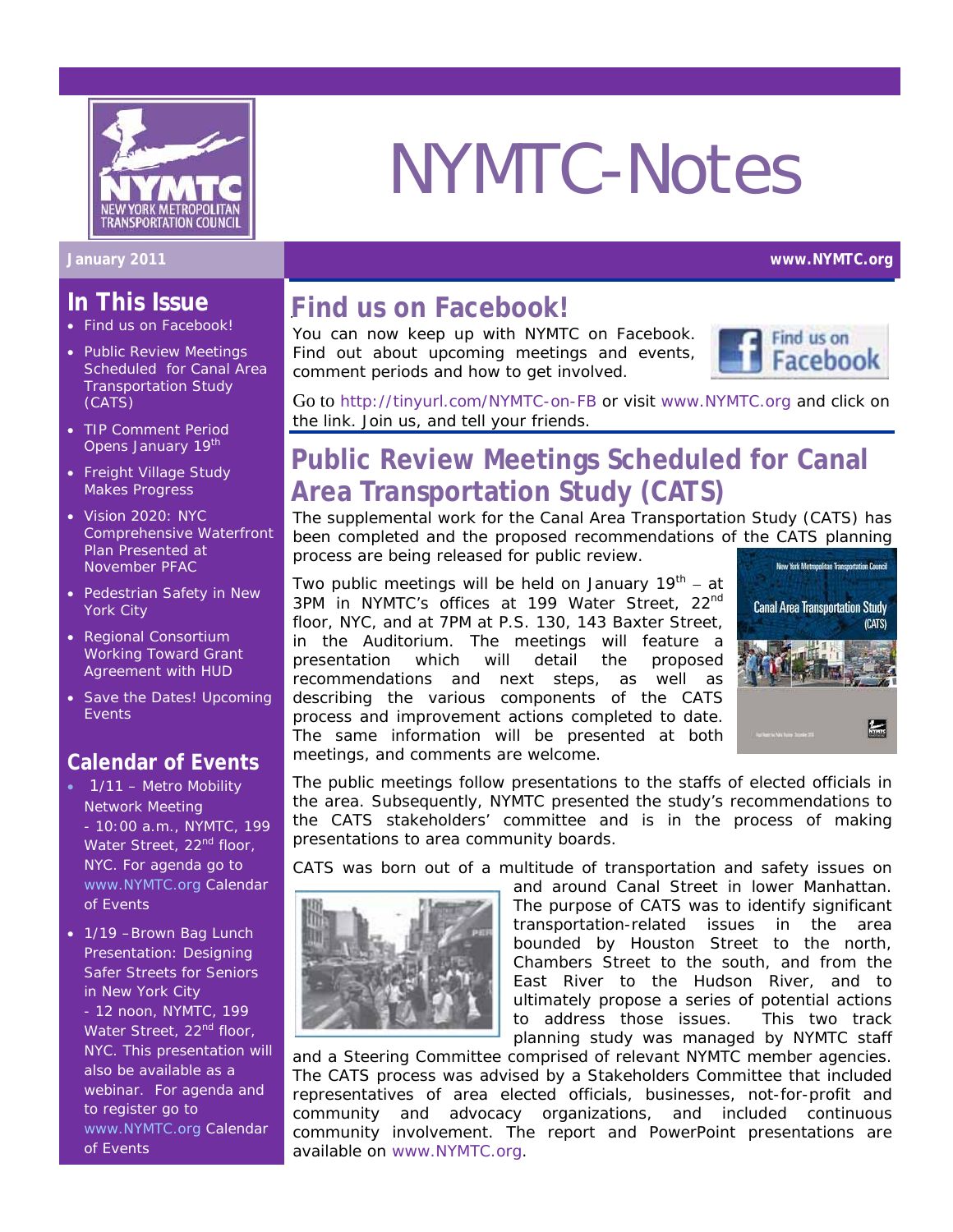- 1/19 CATS Public Review Meeting - 3 p.m. – 5:00 p.m., NYMTC, 199 Water Street, 22<sup>nd</sup> floor, NYC.
- 1/19 CATS Public Review Meeting - 7 p.m. – 9:00 p.m., P.S. 130, 143 Baxter Street,

Auditorium, NYC

• 1/20 – PFAC Meeting with special presentation on "The 112<sup>th</sup> Congress, the Administration and the current and future policy, funding and finance of transportation and infrastructure" by Fred Abousleman, Executive Director of the National Association of Regional

Councils - 1:15 p.m., NYMTC, 199 Water Street, 22<sup>nd</sup> floor, NYC. This meeting and presentation will be webcast. For more information and the agenda visit www.NYMTC.org Calendar of Events

• 2/1 –Freight Transportation Working **Group** - 10 a.m., NYMTC, 199 Water Street, 22<sup>nd</sup> floor, NYC. For more information and the agenda visit

www.NYMTC.org Calendar of Events

• 2/17 - PFAC Meeting - 1:15 p.m., NYMTC, 199 Water Street, 22<sup>nd</sup> floor, NYC. Agenda will be posted to www.NYMTC.org Calendar of Events when available

## **New TIP Comment Period Opens January 19th**



A public comment period on proposed amendments to the current Transportation Improvement Program (TIP) will begin on Wednesday, January 19, 2011 and end on Friday, January 28, 2011. Details on the amendments will be available at www.NYMTC.org beginning January 18, 2011.

Periodically, NYMTC amends its TIP with projects proposed to make optimal use of available Federal funding.

## **Freight Village Study Makes Progress**

Improving the reliability and overall movement of freight in the region by encouraging expedient and multimodal shipments is a key goal of NYMTC's Regional Freight Plan.

To determine how or if freight villages could contribute to this goal, the

*Feasibility of Freight Villages in the NYMTC Region* study is examining the application of the freight village concept in NYMTC's planning area, providing a comprehensive examination of their potential to increase the efficiencies of freight logistics and transportation. A freight village is a physical location within which all activities relating to transport, logistics and the distribution of goods –



both for national and international transit – are carried out by various operators.

Another milestone in the study has been reached and key task accomplished with production of a new report titled  $Task 5 - Analyzing$ Freight Village Opportunities.

Building upon the findings from the previous tasks, the Task 5 report outlines the methodology used to evaluate six candidate sites, and details the qualitative and quantitative assessment results. The six sites evaluated are:

- AVR site, Town of Brookhaven
- EPCAL (Calverton), Town of Riverhead
- LITRIM (Brentwood)
- Industrial site, City of Mt. Vernon
- Sunset Park, Brooklyn
- GATX site, West Shore of Staten Island

Findings from the report were presented to NYMTC's Freight Transportation Working Group on October 4, and were also presented to elected officials



and other interested parties in the region. The next step is to analyze each site for items like the commodities each would be best at handling and regional truck generation.

The presentations are available at http://www.nymtc.org/project/freight\_pl anning/freight\_village.htm.

The next meeting of the Freight Working Group is scheduled for February 1, 2011 at 10 a.m. Go to www.NYMTC.org Calendar of Events for details and agenda.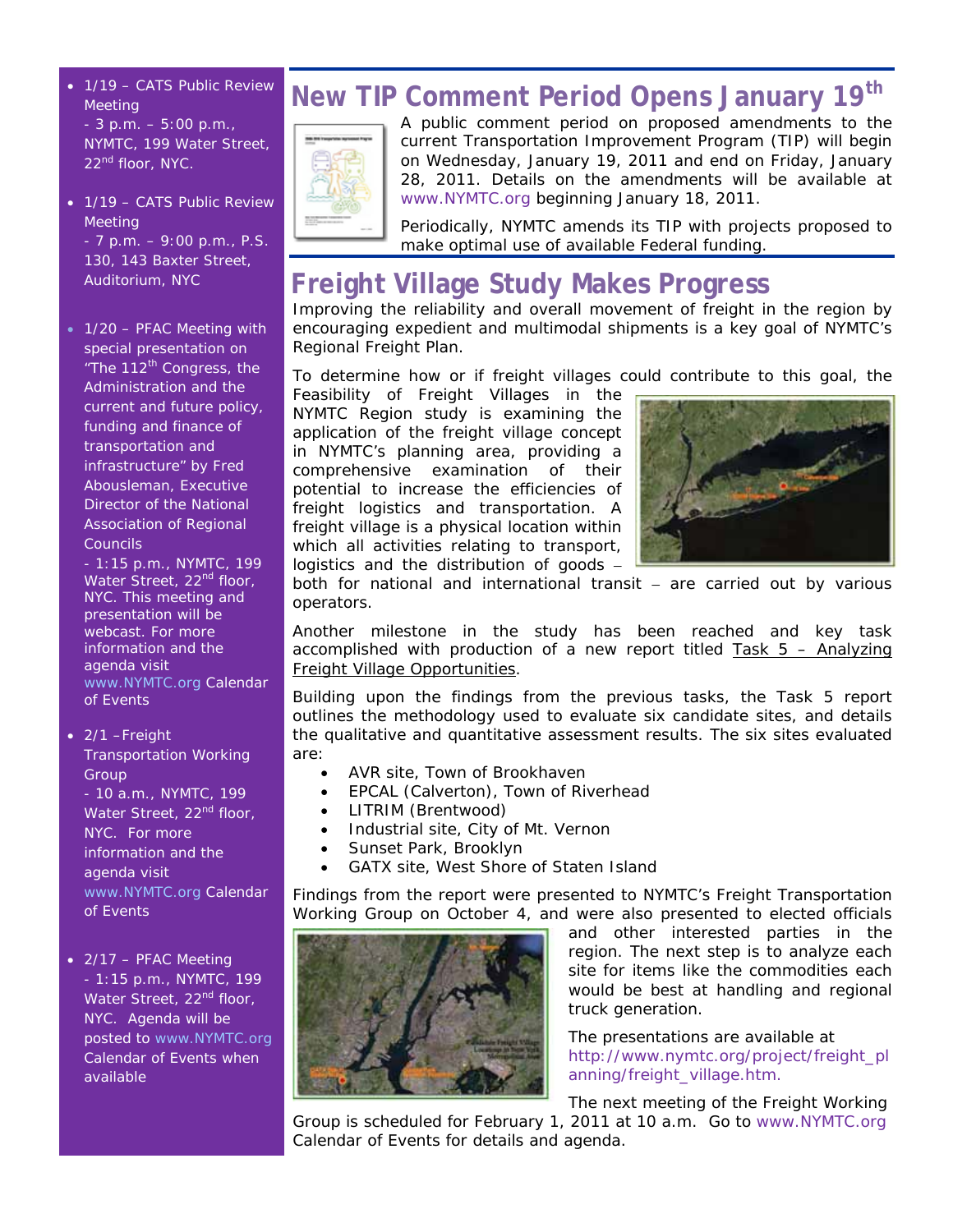NYMTC is a regional council of governments that provides a collaborative transportation planning forum as the metropolitan planning organization for New York City, Long Island and the lower Hudson Valley.

### **NYMTC Council Members**

#### **Voting Members**

- Stanley Gee, Acting Commissioner, New York State DOT and NYMTC co-chair
- C. Scott Vanderhoef, Rockland County Executive and NYMTC co-chair
- Amanda Burden, Director, New York City Department of City Planning
- Jay Walder, Chairman and CEO, Metropolitan **Transportation** Authority
- Edward P. Mangano, Nassau County Executive
- Janette Sadik-Khan, Commissioner, New York City Department of **Transportation**
- Paul Eldridge, Putnam County Executive
- Steve Levy, Suffolk County Executive
- Rob Astorino, Westchester County **Executive**

## **Vision 2020: NYC Comprehensive Waterfront Plan Presented at November PFAC**

At the November 18, 2010 PFAC meeting, Mary Kimball, Project Planner for the New York City Department of City Planning's **Vision 2020: NYC Comprehensive Waterfront Plan,** presented the city's work on the plan which is being undertaken to enhance the city's waterfront and waterways and set forth a ten-year vision for the waterfront. She also provided a general overview of public comments the agency had received. The plan's recommendations will set forth a ten year vision, recognizing the diversity of the waterfront and balancing the city's many needs including public

access, recreation, the natural environment, maritime industries, housing, and commercial activity.

Ms. Kimball outlined the plan's goals—(1) expand public access to the waterfront and waterways and enliven the waterfront; (2) support economic development on the working waterfront, (3) restore degraded natural waterfronts and protect wetlands and shoreline habitats, and improve the environmental quality of the water bodies; (4) enhance the public experience of the "blue



network" by expanding waterborne transportation, in water recreation, and water-oriented educational and cultural activities; (5) increase the city's resilience to climate change and projected sea level rise; and (6) increase efficiency of waterfront construction and operations. The "blue network" refers to the network of bays, rivers, inlets and streams that connect the boroughs, complete our ecology, and offer a diversity of uses and activities that extend our experience beyond the edges of the land.

The presentation can be found on the NYMTC website at http://tinyurl.com/waterfrontBB and the full comprehensive report can be found on the city's website at http://tinyurl.com/NYC-Vision-2020

## **Pedestrian Safety in New York City**

The state of pedestrian safety in New York City was the topic of NYMTC's December 15, 2010 Brown Bag Lunch Presentation. Matthew Roe, Planning & Research Manager at the New York City Department of Transportation (NYCDOT) and a former participant in NYMTC's September 11<sup>th</sup> Memorial Program for Regional Transportation Planning, discussed the city's Pedestrian Safety Study and Action Plan, released in August 2010. He discussed the study findings on where, when, and how pedestrian crashes



occur, and who is involved in them, along with policy recommendations and the engineering, enforcement, education, and marketing work being undertaken by NYCDOT.

The Pedestrian Safety Study and Action Plan identifies the causes, common factors, and geographic distribution of over 7,000

pedestrian fatality and severe injury crashes in New York City and details the Department's plan to reduce serious injuries and fatalities among pedestrians and across all modes. The can be found at http://tinyurl.com/NYCDOTped-safety-plan, and the presentation is available at http://tinyurl.com/ped-safety-presentation.